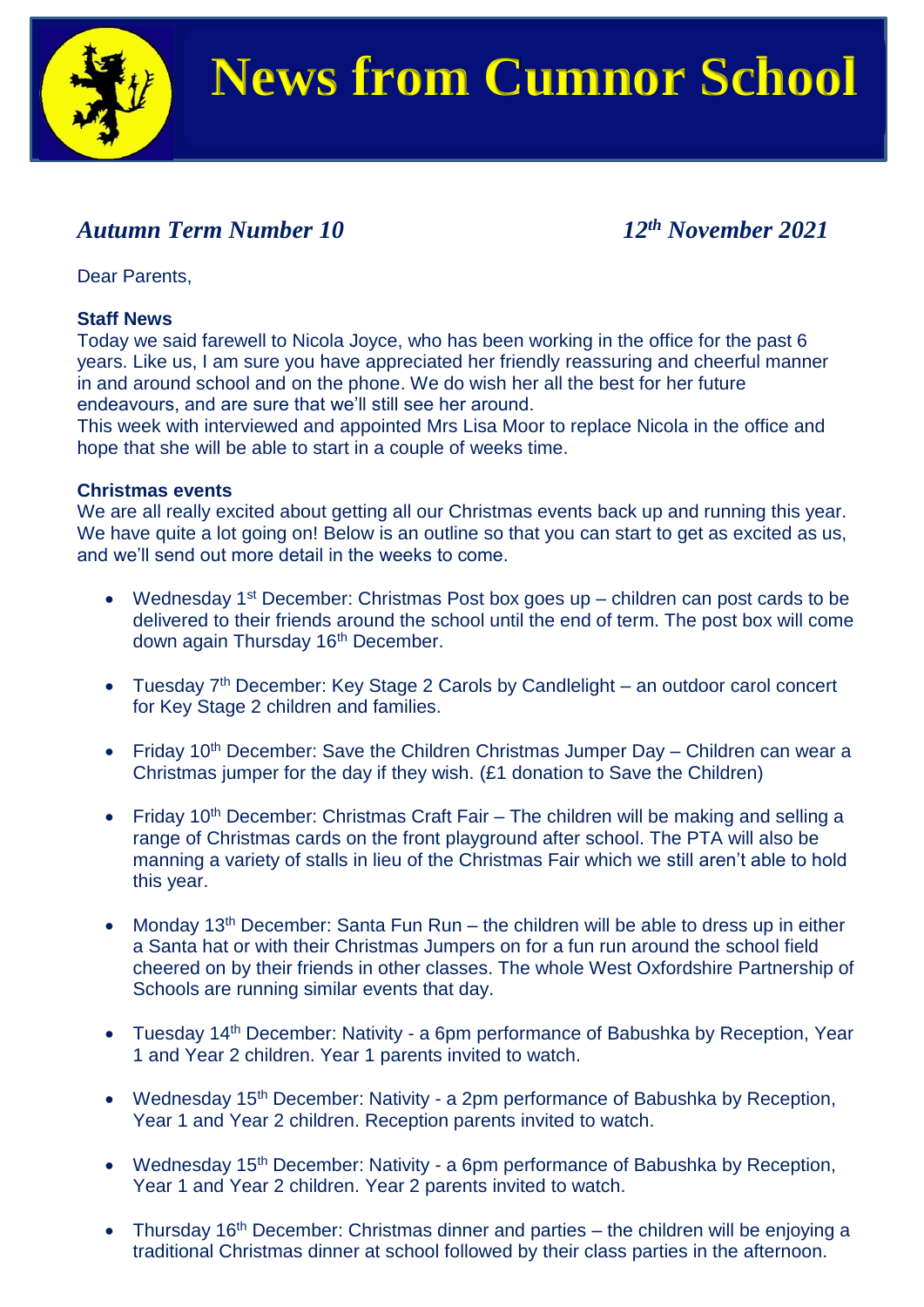- Friday 17<sup>th</sup> December: KS1 Christmas Service A traditional Christmas service at St Michael's Church.
- Friday 17<sup>th</sup> December: KS2 Christmas Service A traditional Christmas service at St Michael's Church.

### **Year 6 Maths Challenge**

On Thursday we took 4 of our Year 6 young mathematicians to a competition at St Edward's School, where they tested their mathematical prowess against 18 other Oxfordshire Schools. Jess, Kate, Samson and Bjorn were totally focussed, brilliantly behaved and really successful, coming a superb third. Well done to all 4 of them.

### **From the PTA Committee**

**Ho! Ho! Ho!** We are gearing up for the Christmas Season and are really looking forward to all the school festivities next month! Of course, our annual **Big Christmas Raffle** will be happening and the prizes will be fabulous as ever! If you, or any business you know, are able to contribute a prize for this year's draw, please let us know by dropping a line to [CumnorSchoolPTA@gmail.com.](mailto:CumnorSchoolPTA@gmail.com) Food, wine, tickets, vouchers of any kind would be hugely appreciated. It all really helps to make the event more exciting and all funds raised go right back into our school.

**Call for Christmas jumpers!** Does your family have a surplus of festive jumpers from Christmases past? Any the kids have grown out of or one that's been sitting in the back of the closet for a few years? Please donate them to the PTA! Our plans include a **Pre-Loved Christmas Jumper Sale** in early December where shoppers can find something festive and fun to wear for a great price and those lovely jumpers can find a new home. Please drop them

in to the school office or contact [CumnorSchoolPTA@gmail.com](mailto:CumnorSchoolPTA@gmail.com) to arrange collection from your home. The sooner the better. Thank you!

Thank you everyone who supported and participated in our **Cauliflower Cards** festive fundraiser! A total of £231 was raised for the school! As usual, the designs were fantastic and we're sure the recipients of all the cards, mugs and other gorgeous gifts will be delighted to see the children's creations!

Our PTA is registered with **easyfundraising**. Throughout November, they are running a *Spin to Win* daily giveaway that we would LOVE every single Cumnor School family to participate in. Simply go to [http://efraising.org/5bhQxYCr8Q,](http://efraising.org/5bhQxYCr8Q) register with easyfundraising if you haven't already, nominate **Cumnor School PTA – Oxford** as your chosen cause and spin! Every day, you'll get another chance to win up to £50 for the school. It is free to play and if you click on a retailer afterwards (no purchase necessary), you get an extra spin! Please have a go! The PTA Committee would like to say farewell and **thank you** to Mrs Joyce. We are very grateful for the ever-cheerful support she has given the committee throughout her time in the school office and wish her all the very best in her new endeavours!

| <b>Monday</b>       | <b>Tuesday</b>       | Wednesday           | <b>Thursday</b>      | <b>Friday</b>       |
|---------------------|----------------------|---------------------|----------------------|---------------------|
| Ham and             | <b>Jacket Potato</b> | <b>Roast</b>        | <b>Sausage Plait</b> | <b>Breaded Fish</b> |
| <b>Cheese Pizza</b> | with Beef            | <b>Chicken</b>      | OR                   | <b>Fillet</b>       |
| OR                  | <b>Chilli</b>        | OR                  | Vegan                | OR                  |
| Cheese and          | <b>OR</b>            | <b>Quorn Fillet</b> | <b>Sausage Roll</b>  | Cheese and          |
| <b>Tomato Pizza</b> | <b>Jacket Potato</b> |                     |                      | <b>Tomato</b>       |
|                     | with Cheese          |                     |                      | Pinwheel            |
|                     | and Beans            |                     |                      |                     |

### **School Dinners Next Week (week 2):**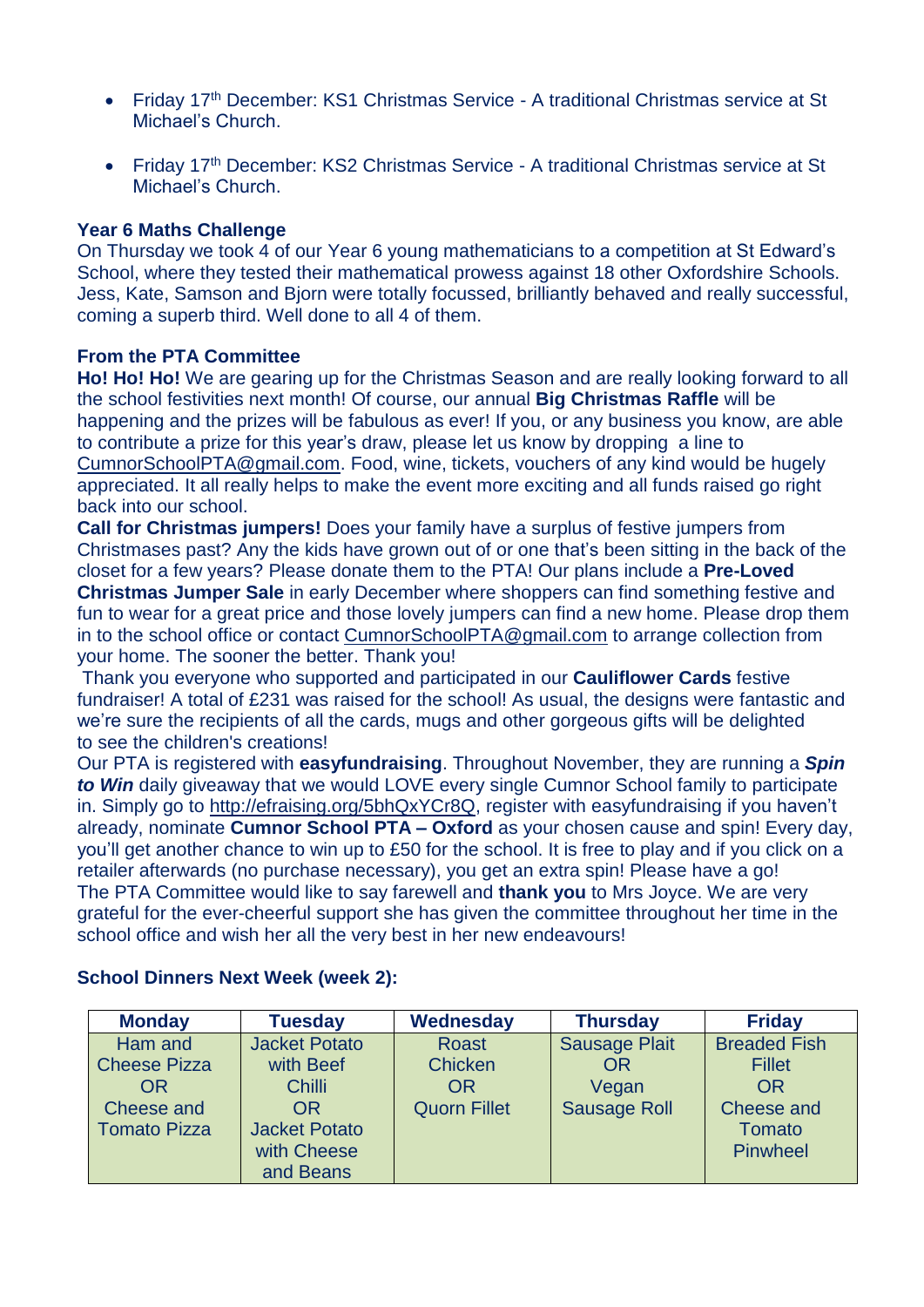### **Online Safety**

Please see this week's parent guide to WhatsApp. I hope you found the online parent workshop useful this week.

### **Diary Dates**

| Wednesday 17th November             | AM                            | Barn owl visit for Year 2                                                          |  |
|-------------------------------------|-------------------------------|------------------------------------------------------------------------------------|--|
| Thursday 18 <sup>th</sup> November  | 5.15pm                        | Books at Bedtime for Reception and Year 1                                          |  |
| Thursday 18 <sup>th</sup> November  | 2.45pm                        | Year 6 residential visit meeting                                                   |  |
| Friday 19 <sup>th</sup> November    | All Day                       | Whole school art day                                                               |  |
| Tuesday 23rd November               | AM                            | Year 2 visit to the Oxford Synagogue                                               |  |
| Wednesday 1 <sup>st</sup> December  |                               | School Christmas postbox opens                                                     |  |
| Wednesday 1 <sup>st</sup> December  | All Day                       | Year 1 visit to Oxford Castle                                                      |  |
| Monday 6 <sup>th</sup> December     | All Day                       | Year 3 visit to Hill End                                                           |  |
| Tuesday 7 <sup>th</sup> December    | $6 - 6.45$                    | Key Stage 2 Carols by Candlelight                                                  |  |
| Friday 10 <sup>th</sup> December    | All Day                       | Save the Children Christmas Jumper Day                                             |  |
| Friday 10 <sup>th</sup> December    | <b>After</b><br><b>School</b> | <b>Christmas Craft Stalls</b>                                                      |  |
| Monday 13 <sup>th</sup> December    | Day                           | Santa Run                                                                          |  |
| Tuesday 14 <sup>th</sup> December   | 6pm                           | Reception, Year 1 and Year 2 performance of Babushka<br>(Year 1 parent invited)    |  |
| Wednesday 15 <sup>th</sup> December | 2pm                           | Reception, Year 1 and Year 2 performamce of Babushka<br>(Reception parent invited) |  |
| Wednesday 15 <sup>th</sup> December | 6pm                           | Reception, Year 1 and Year 2 performamce of Babushka<br>(Year 2 parent invited)    |  |
| Thursday 16 <sup>th</sup> December  | Lunch<br>Onwards              | School Christmas dinners followed by class parties                                 |  |
| Friday 17 <sup>th</sup> December    | AM                            | KS 1 and KS2 Christmas Services at St Michael's                                    |  |
| Friday 17th December                | 1.15pm                        | Term ends                                                                          |  |
|                                     |                               |                                                                                    |  |
| Wednesday 5 <sup>th</sup> January   | 8.50am                        | Children return to school.                                                         |  |

Yours sincerely

ElReco

Headteacher